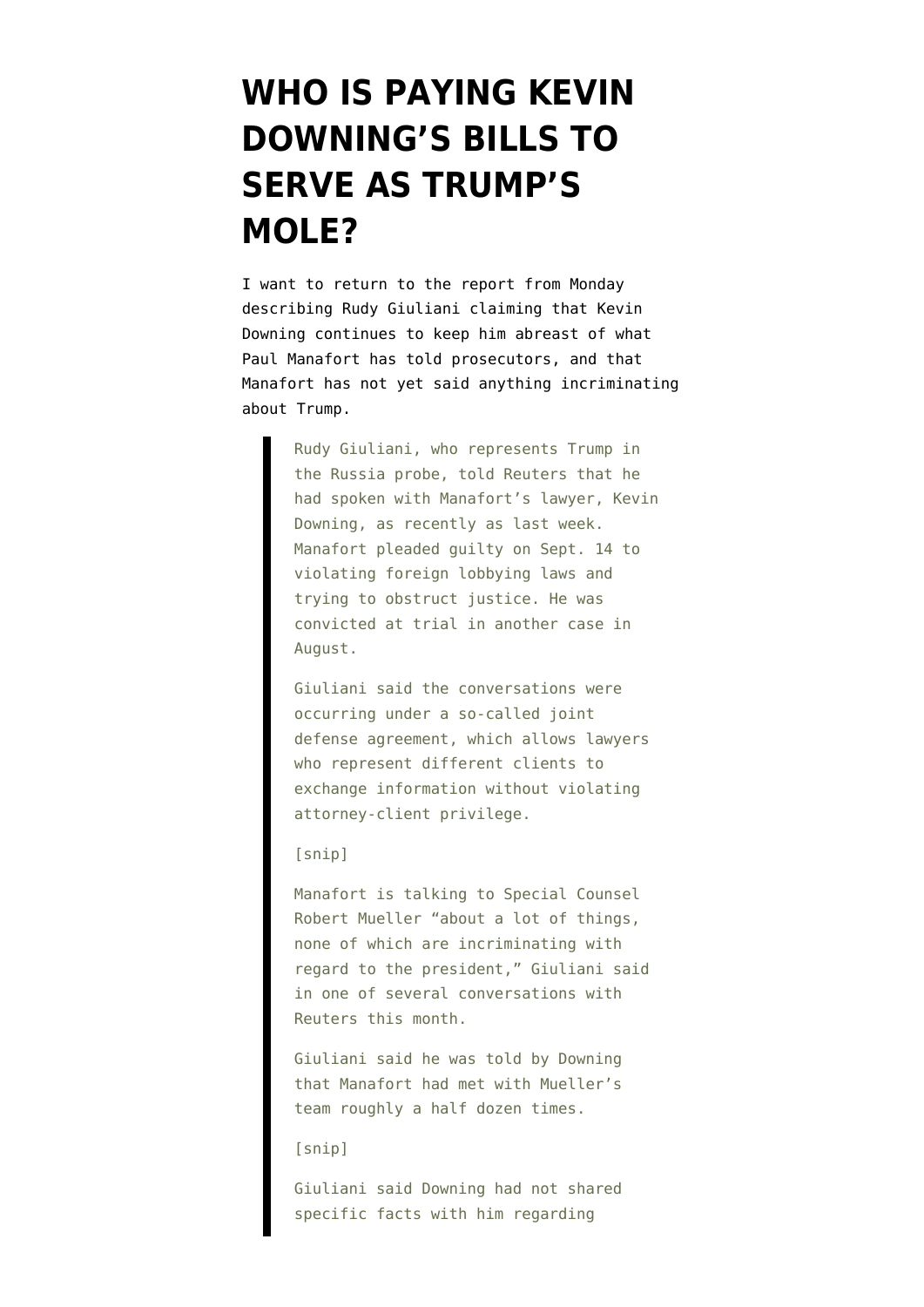Manafort's discussions with prosecutors.

"He's just telling me the conclusion that he's not in a conflicted position with us," said Giuliani, who has been very public in his defense of Trump, appearing regularly on TV disputing aspects of the investigation and calling it a political witch hunt just as the president has.

The report is sourced entirely to Rudy. (Given that it shows up in a story relying on Rudy as a source, the claim that Mueller is working on a report probably comes from Rudy too). Downing declined to comment.

It also differs in one key respect from [a CNN](https://www.cnn.com/2018/10/17/politics/muellers-quiet-period-has-not-been-very-quiet/index.html) [report](https://www.cnn.com/2018/10/17/politics/muellers-quiet-period-has-not-been-very-quiet/index.html) from last Wednesday, which describes Manafort and his lawyers meeting with Mueller's team at least nine times, three more than Rudy claims to know about.

> At least nine times since he pleaded guilty on September 14, a black Ford SUV has brought Manafort to Mueller's office in southwest DC around 10 am. Manafort's lawyers arrive around the same time, waiting in the lobby for the car to arrive. There they remain inside the offices, typically for six hours.

> It's not entirely clear yet what Manafort has shared with prosecutors, and if his interviews check facts that haven't yet come to light outside of the prosecutors' own notes. Among the questions, investigators have asked Manafort about his dealings with Russians, according to one source familiar with the matter.

Mind you, these two reports aren't necessarily incompatible. It could be that Rudy spoke with Downing on October 14 (so, the beginning of last week), and Manafort paid three more visits to Mueller's team on Monday, Tuesday, and Wednesday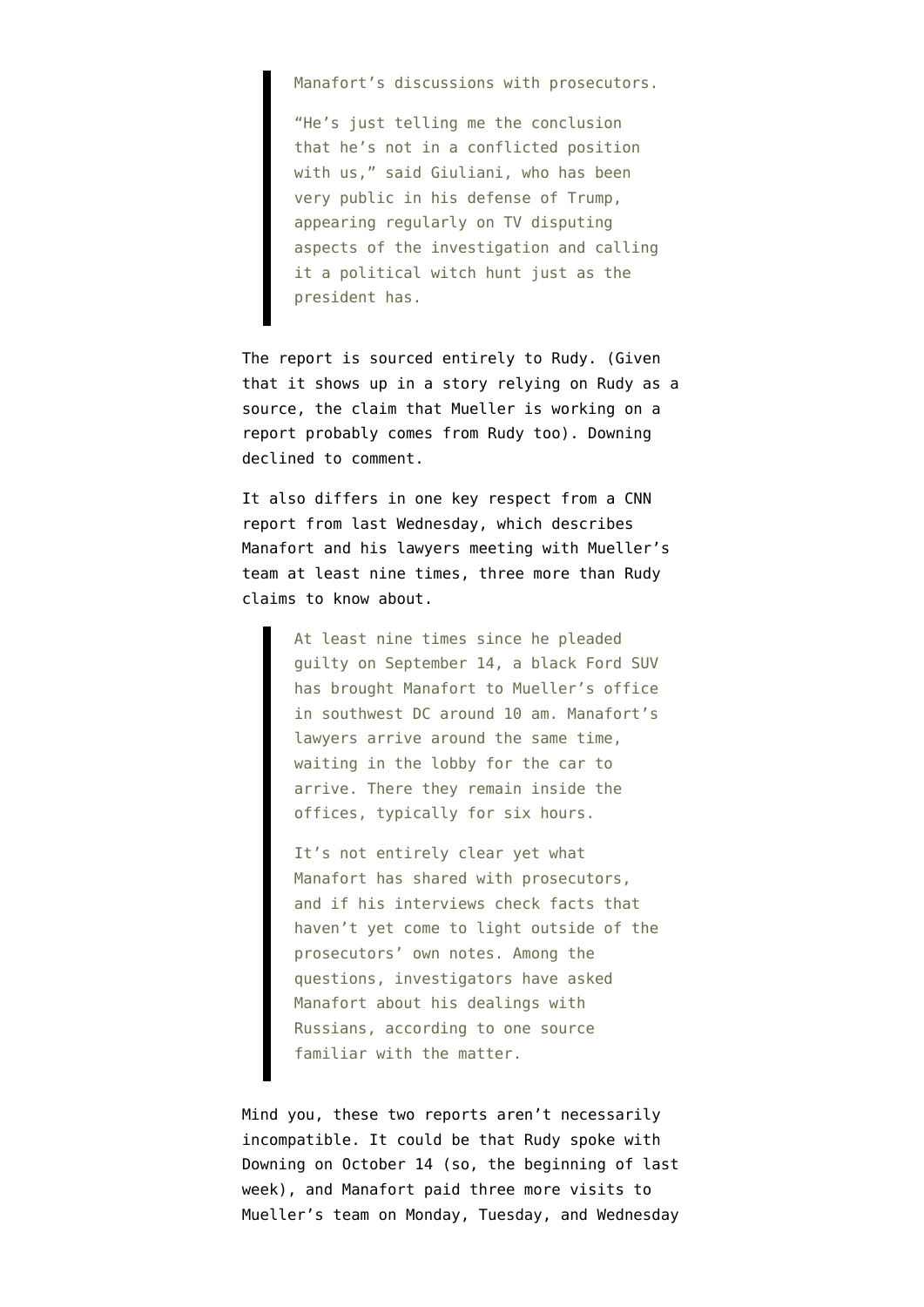of last week. Or it could be that, as on all other matters, Rudy's command of actual details is not great.

Still, both reports make it clear Manafort has spent a lot of quality time with Mueller's team of late, and Rudy claims to know that none of that quality time has incriminated the president.

Before we consider why that might be, consider that [Manafort's plea](https://www.justice.gov/file/1094151/download) was built to allow this. Manafort's plea lacks this clause that appears in [Rick Gates' cooperation agreement](https://www.justice.gov/file/1038801/download), forbidding Gates to share any information learned while cooperating with others.

The defendant agrees not to reveal his cooperation, or any information derived therefrom, to any third party without prior consent of the Office.

Mueller surely could have included that clause in Manafort's plea, but did not.

And while both plea deals include a paragraph waiving the right to have counsel present for cooperation sessions, that waiver can be rescinded on written notice to Mueller's office.

Your client acknowledges and understands that, during the course of the cooperation outlined in this Agreement, your client will be interviewed by law enforcement agents and/or Government attorneys. Your client waives any right to have counsel present during these interviews and agrees to meet with law enforcement agents and Government attorneys outside of the presence of counsel. If, at some future point, you or your client desire to have counsel present during interviews by law enforcement agents and/or Government attorneys, and you communicate this decision in writing to this Office, this Office will honor this request, and this change will have no effect on any other terms and conditions of this Agreement.

SCO's spokesperson Peter Carr declined to provide any information on the circumstances surrounding Manafort's cooperation.

One way or another, though, Manafort's plea does permit his lawyers to sit in on meetings, and without that gag, they can pass on what they learn to Trump's lawyers so long as the ethical obligations surrounding a Joint Defense Agreement permit it.

I can even think of a good reason Mueller might not mind that Trump is getting updates about Manafort's testimony. It's a good way to stave off whatever rash action Trump will take if and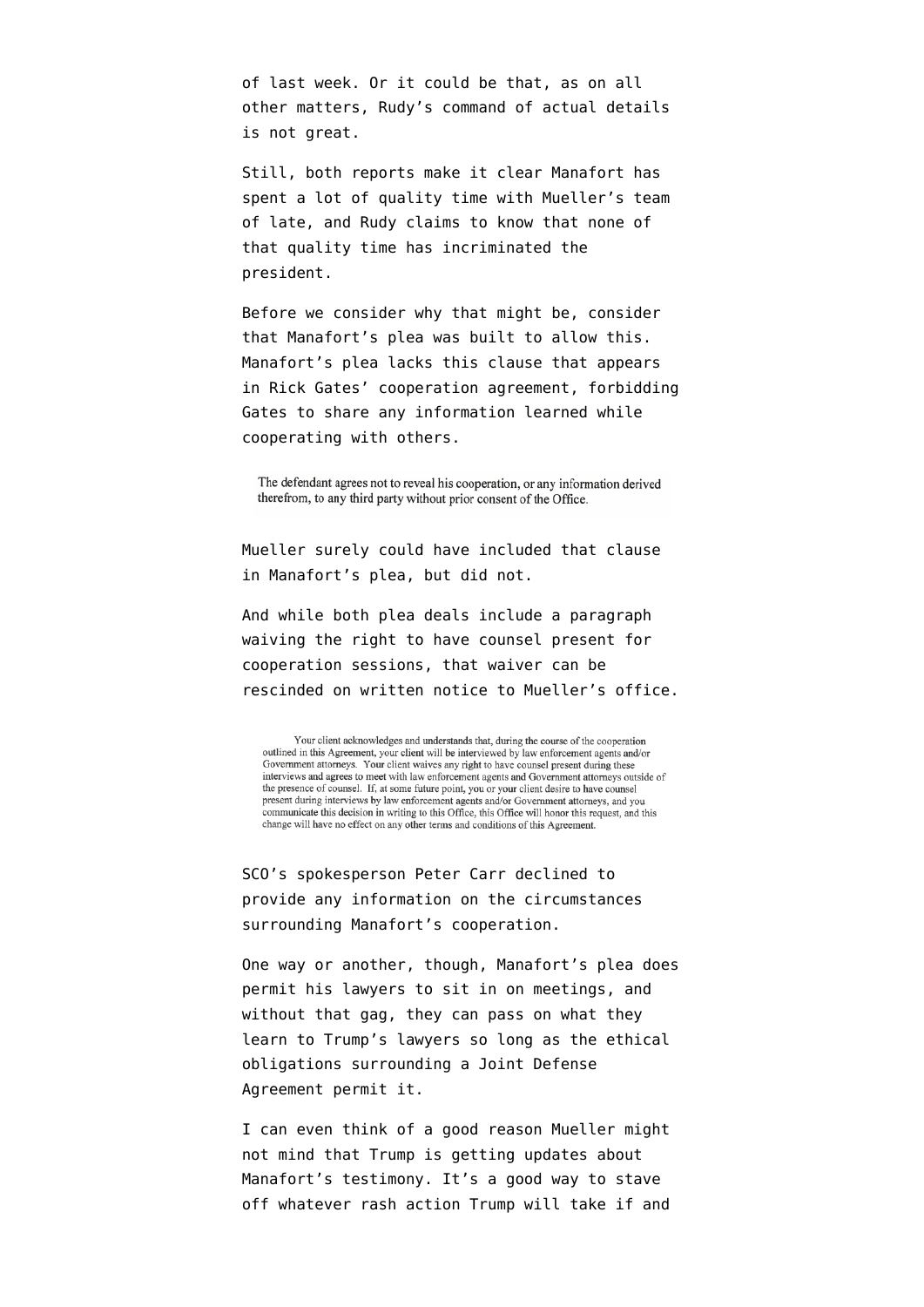when Mueller starts to focus more explicitly on him. That's particularly important as Mueller's team waits for Trump to turn in his [open book](https://www.emptywheel.net/2018/10/12/trumps-open-book-test-still-poses-a-big-perjury-risk/) [test](https://www.emptywheel.net/2018/10/12/trumps-open-book-test-still-poses-a-big-perjury-risk/) and provide whatever kind of follow-up Special Counsel might require. Trump thinks he has full visibility into the risk Mueller poses to him, and so will be less likely to panic about it.

Perhaps (as indicated by the CNN report) Mueller is using this period to glean all that Manafort knows about the Russian side of the conspiracy. Once Manafort has shared stuff that exposes him to the risk of retaliation from a bunch of Russian oligarchs, *then* Mueller can start walking him through what he knows about a different kind of vindictive oligarch.

Thus far, then, I can at least come to grips with the report of a continued JDA, even if it violates everything people think they know about JDAs.

What I don't understand, however, is who is paying for Kevin Downing's legal bills?

Using CNN's report (based off their really valuable stake-out), Manafort has lawyers, plural, at these sessions and they had already had — through last Wednesday — around 54 hours of meetings with Mueller's team. Assuming just two attorneys present and a very conservative \$500 hourly fee, Manafort's attorneys would have billed \$54,000 just for in-person time; the real amount might be twice that.

Judge Amy Berman Jackson has already [approved](https://www.courtlistener.com/recap/gov.uscourts.dcd.190597/gov.uscourts.dcd.190597.443.0_1.pdf) [the order](https://www.courtlistener.com/recap/gov.uscourts.dcd.190597/gov.uscourts.dcd.190597.443.0_1.pdf) permitting DOJ to move towards seizing some \$46 million in money and property tied to Manafort's ill-gotten gains (they had to wait until October 20 to start moving on Manafort's Trump Tower apartment), so the process of stripping these assets before any Trump pardon could forestall that process is already in the works. One explanation for Manafort accepting a plea deal was to save the cost of a trial, but his lawyers have already spent over a week's worth of time sitting in on his cooperation